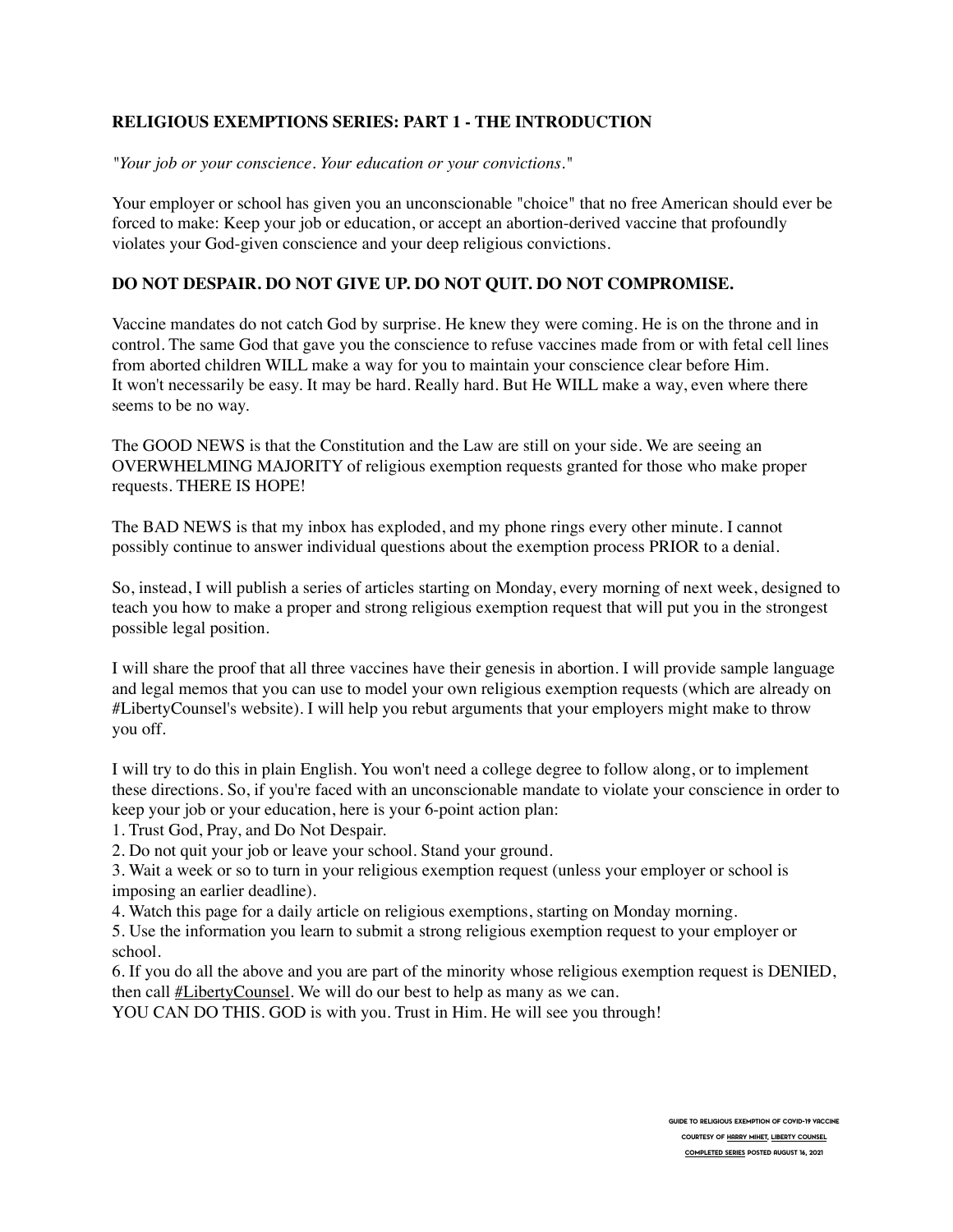### **RELIGIOUS EXEMPTIONS SERIES: PART 2 - THE LAW PROTECTS YOUR CONSCIENCE.**

Although there are some exceptions, generally speaking employers and schools are prohibited by federal and state laws from discriminating against employees or students on the basis of religion. This means that employers and schools are generally legally obligated to provide reasonable accommodations for employees and students whose sincerely held religious beliefs prohibit them from complying with a rule or directive, unless the employer or school cannot provide any such accommodation without undue burden.

Employers and schools are already providing reasonable accommodations for employees and students with MEDICAL exemptions, such as allowing them to continue to implement the same safety precautions that were argued to be effective before vaccines were available (social distancing, masking indoors, testing, self-certification of symptoms, etc.).

Thus, employers and schools will be hard pressed to say that they cannot also accommodate those with sincere religious beliefs against abortion-derived vaccines. They MUST consider religious exemption requests, and grant them when properly made.

Granting MEDICAL exemptions but not RELIGIOUS exemptions amounts to illegal religious discrimination against employees or students.

**FOUR KEY POINTS** about religious beliefs that are entitled to legal protection:

**1)** Your religious beliefs must be SINCERE. This means you actually believe what you claim to believe. You're not making it up just to avoid a rule or directive (in this case, the vaccine). The information I am providing in this series is intended only for those with SINCERE religious beliefs that God prohibits them from taking covid vaccines (because they originate in abortion, or for some other reason).

**2)** Your religious beliefs do \*NOT\* have to be "reasonable," or "correct," or "valid," or "proper," or "acceptable," or "good," or ANYTHING ELSE other than SINCERE. No government, and no employer or school, has the right to tell you what you "SHOULD" believe, or that what you believe is not "OK." Once you have demonstrated that your religious belief is SINCERE (that you're not making it up), your employer or school cannot deny you a religious exemption because they don't like or agree with YOUR belief.

**3)** Your religious beliefs do \*NOT\* have to be "popular." You are entitled to an exemption even if you are the last and only person on Earth that believes that abortion-derived vaccines are against God's law against murder. Incidentally, there are many, many people who believe like you. But legally, that does not matter. You have the right to your own, personal, individual, God-given conscience.

**4)** Finally, and related to point #3, your religious beliefs do \*NOT\* have to be part of the doctrine or tenets of "an established religion," whatever that is. THERE IS ROOM FOR REASONABLE DISAGREEMENT AMONG CHRISTIANS (and other faiths) on the moral and religious acceptability of covid vaccines. You can be part of a church where reasonable Christians disagree on the topic of abortionderived vaccines, and where the Church itself has not taken a position, or worse, has approved of such vaccines. Legally, that does not matter. As indicated in point #3, you have the right to your own, personal, individual, God-given conscience.

(For this reason, this series of posts is NOT intended to stir debate among people of faith, but only to help those with sincere religious convictions against abortion-derived vaccines).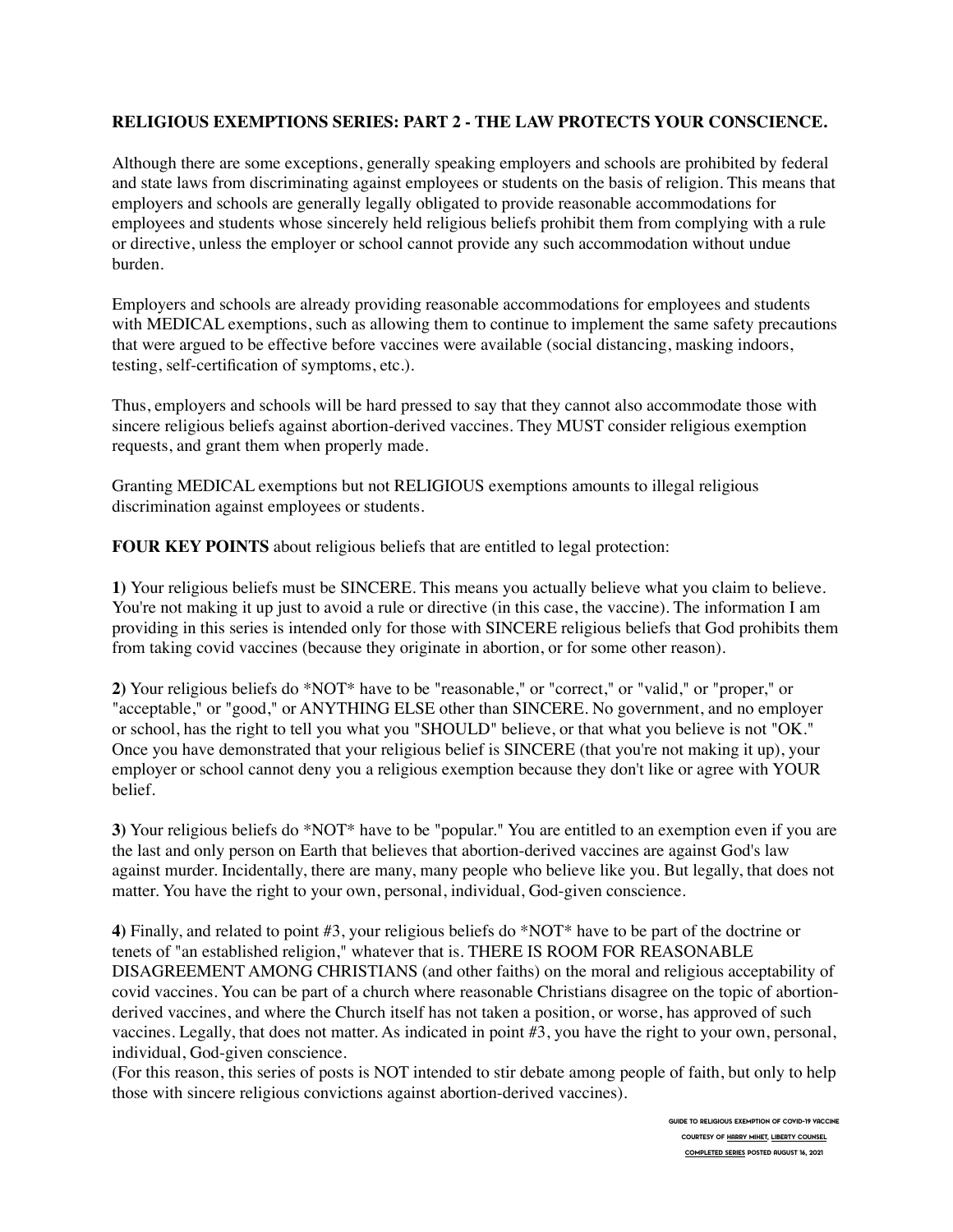I will devote an entire post this week to the issue of clergy support letters. But for now, know that you cannot be lawfully denied an exemption because you don't have a letter from a pastor or church "approving" of YOUR beliefs.

It would be impossible to cover all of the various issues and nuances of the law on religious exemptions, but the basics are above. The bottom line is that you are NOT a legal orphan. The law in the United States of America STILL protects your right to a clean conscience. (PRAISE GOD FOR THAT.)

\*\*\*Future daily posts in this Religious Exemption Series this week will discuss:

-- The PROCESS for requesting religious exemptions;

-- The PROOF you can use to show your employer or school that all three covid-19 vaccines have their genesis in abortion;

-- The THEOLOGY you can use to support your religious convictions against abortion-derived vaccines; -- The PERSONAL STATEMENT you will need to write to request an exemption (with sample language);

- -- The CLERGY verification that is NOT legally required but MAY be beneficial, if available to you;
- -- The REBUTTALS to employer/school questions and arguments;

-- and possibly more.

If your religious exemption deadline permits, be sure to wait to submit your religious exemption request until you have the benefit of the entire series, which I hope to complete by next Monday, August 16 (or thereabouts).

Do not lose hope! God will make a way for you to maintain your conscience clean.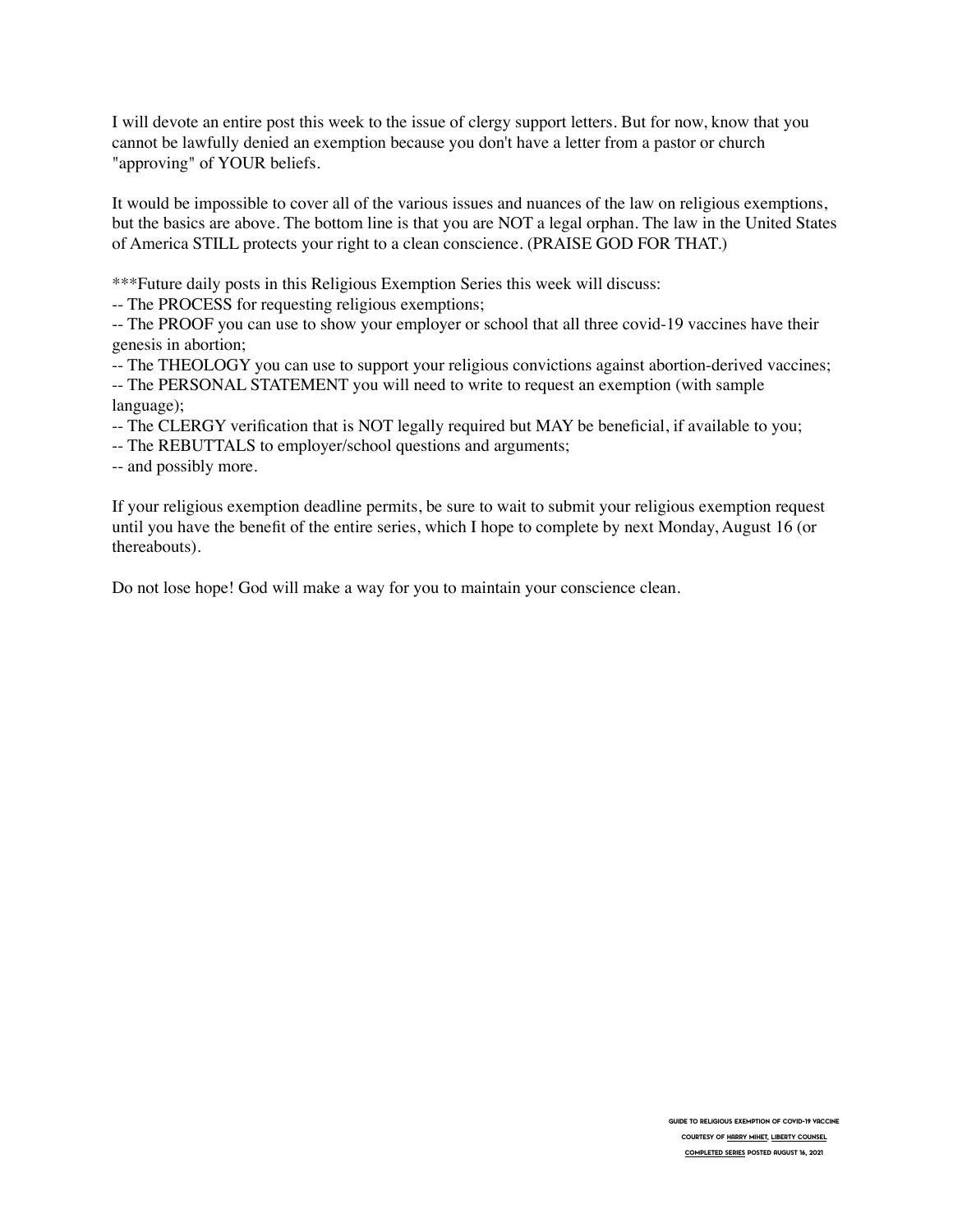# **RELIGIOUS EXEMPTIONS SERIES: PART 3 - THE PROCESS IS PERSONAL.**

To make a proper and strong request for a religious exemption to the COVID vaccine, you MUST follow the procedure established by YOUR employer or school. There is NOT a universal "form" or "exemption paper" or request that [#LibertyCounsel](https://www.facebook.com/hashtag/libertycounsel?__eep__=6&__cft__%5B0%5D=AZUhAj5PoCs_ccGh7-ZejbcIoGLmS09nSflwTubJtpz5HEoA_xPnnulaZruM458dK7hx0ledbpiqxVPYcZ__WxP_CII1VWlHWfyIsVtufrLjKpNRCSc_MB9ub4qRDpt_F50&__tn__=*NK-R) or anyone else can give you or make for you. (I get asked for this ALL. THE. TIME.)

We can provide information, samples and ideas to assist you, but you will need to determine what procedure your employer or school has, and comply with it. Because religious beliefs are PERSONAL (see yesterday's PART 2), the process for requesting an exemption must also be PERSONAL.

Whatever you do, \*\*\*DO NOT SIMPLY COPY AND PASTE\*\*\* anything that I will share here, or that you get from Liberty Counsel, from a colleague, or from the Internet. If you turn in exactly the same (or just about the same) request that another person did, or that can be found on a Google search, your request WILL be denied as INSINCERE (see yesterday's PART 2).

Instead, use the information you learn here, and the samples that Liberty Counsel has (that I will provide in this series), ONLY AS A GUIDE, to help you put YOUR OWN REQUEST IN YOUR OWN WORDS. This is probably one of the most important pieces of advice that I can give you. If you don't follow this advice, you probably are wasting your time.

So here are the **FIVE STEPS** you can take in the PERSONAL religious exemption process:

#### **STEP 1:** Do you ACTUALLY need an exemption?

--> If your employer or school is only "thinking about" or "talking about" mandating the vaccine, there is no need to request a "pre-emptive exemption" before you are actually required to vaccinate. (I made that up - there is no such thing.)

--> If your employer or school is already providing an automatic alternative to vaccination (such as weekly testing), then you do not need an exemption. The religious exemption would only exempt you from the vaccine, NOT from the alternative, so don't bother with an exemption. Take the alternative, for now, even if it is annoying. For testing, employers should be paying for it, or it should be covered by insurance, so there should not be an out of pocket cost to you.

**STEP 2:** Get the procedure or form that your employer or school is using for religious exemptions.

--> Often, this will be distributed with the vaccine mandate. Or, it may be on the employer's or school's website. Search for it.

--> If you cannot find your employer's or school's form or procedure on your own, call the HR department or the school and ask them for it. This is NOT your actual religious exemption request. This is your request for the PROCEDURE or FORM that you are expected to use to make your religious exemption request.

--> Hopefully, the efforts above will lead to you having a form to fill out, or the name of a person to email, to present your religious exemption request.

--> If your employer or school tells you that "we don't have religious exemptions," or "there is no form or procedure for that" or something along those lines, they may be violating the law (see PART 1). Get this from them in writing.

--> If they won't put it in writing, send them a letter or email, to confirm what they told you. (For example: "Dear \_\_\_\_\_\_, I am confirming that on \_\_\_\_\_\_\_\_, I requested the company's form or procedure for requesting a religious exemption to the COVID vaccine requirement, and you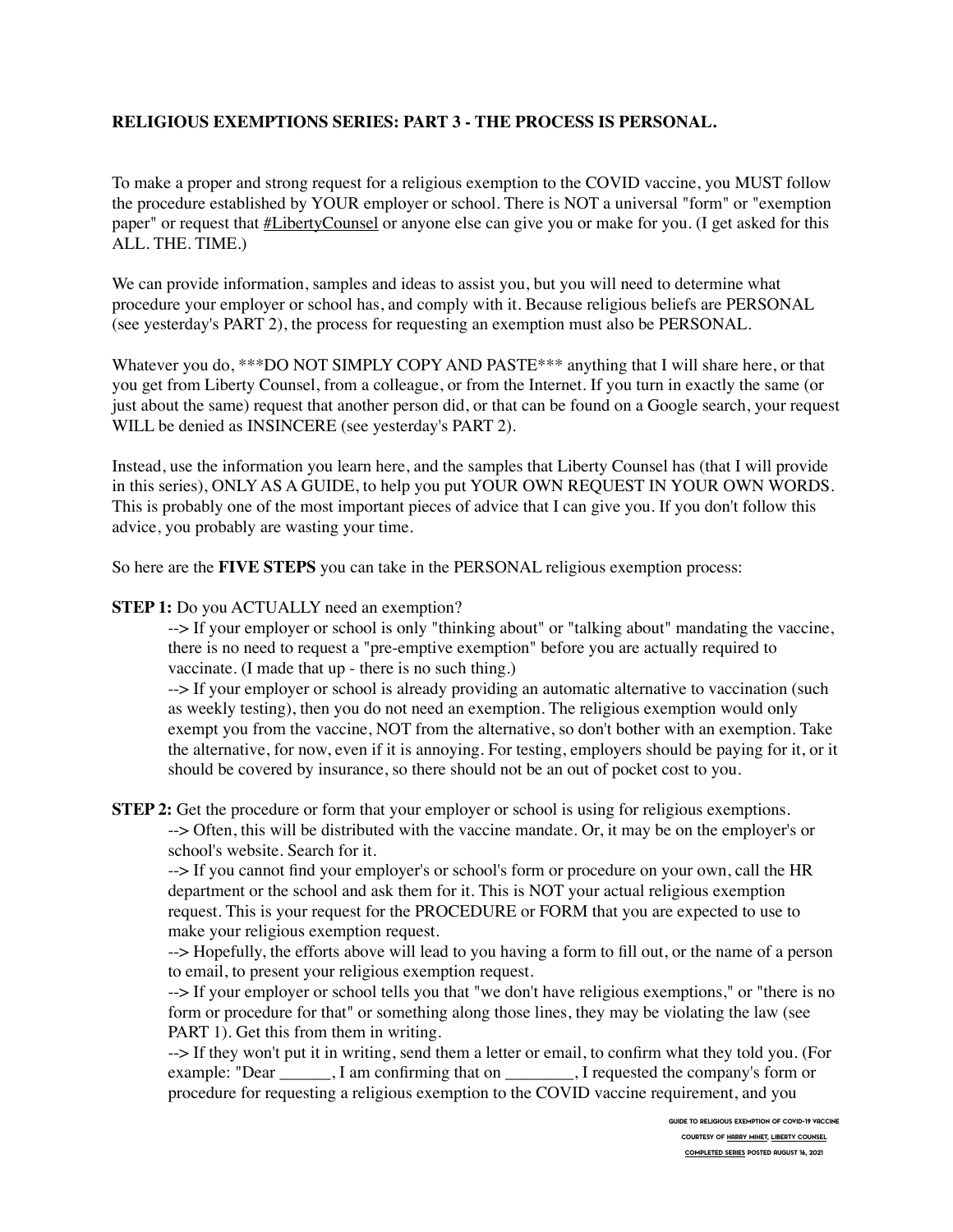indicated that no such form or procedure exists, and no exemptions are available. If I misunderstood you in any way, please let me know immediately.") Then, contact Liberty Counsel.

**STEP 3:** Once you have your school's or employer's form or procedure for requesting a religious exemption, study it carefully and make sure that you comply with it FULLY, COMPLETELY and TIMELY. Do NOT ignore parts of it. Do NOT miss the deadline. This may give your employer a legal way to deny your exemption request.

--> the most important part of this form or process will be your PERSONAL statement, where you tell your school or employer IN YOUR OWN WORDS why your sincere religious convictions prohibit you from taking abortion-derived vaccines. We will cover this separately, with examples, later this week.

**STEP 4**: Turn in your form and all necessary documentation to your employer or school. --> RETAIN COPIES of everything you submit, as well as proof that you submitted it (and when you submitted it).

--> If two weeks pass and you don't hear anything, politely ask for the status of your request.

**STEP 5**: If your request is APPROVED, rejoice and Praise the Lord! If your request is DENIED, contact Liberty Counsel and send us: (a) your employer's or school's

vaccination mandate; (b) your request for a religious exemption; (c) the denial you received; and (d) any other relevant documents. We will review your case individually and determine if further legal action is possible or appropriate.

\*\*\* Stay tuned to this daily series all week long for more information on how to successfully navigate the religious exemption process. PART 4, tomorrow, will cover the PROOF that all three COVID vaccines have their genesis in abortion.

God bless you, as you seek to honor Him!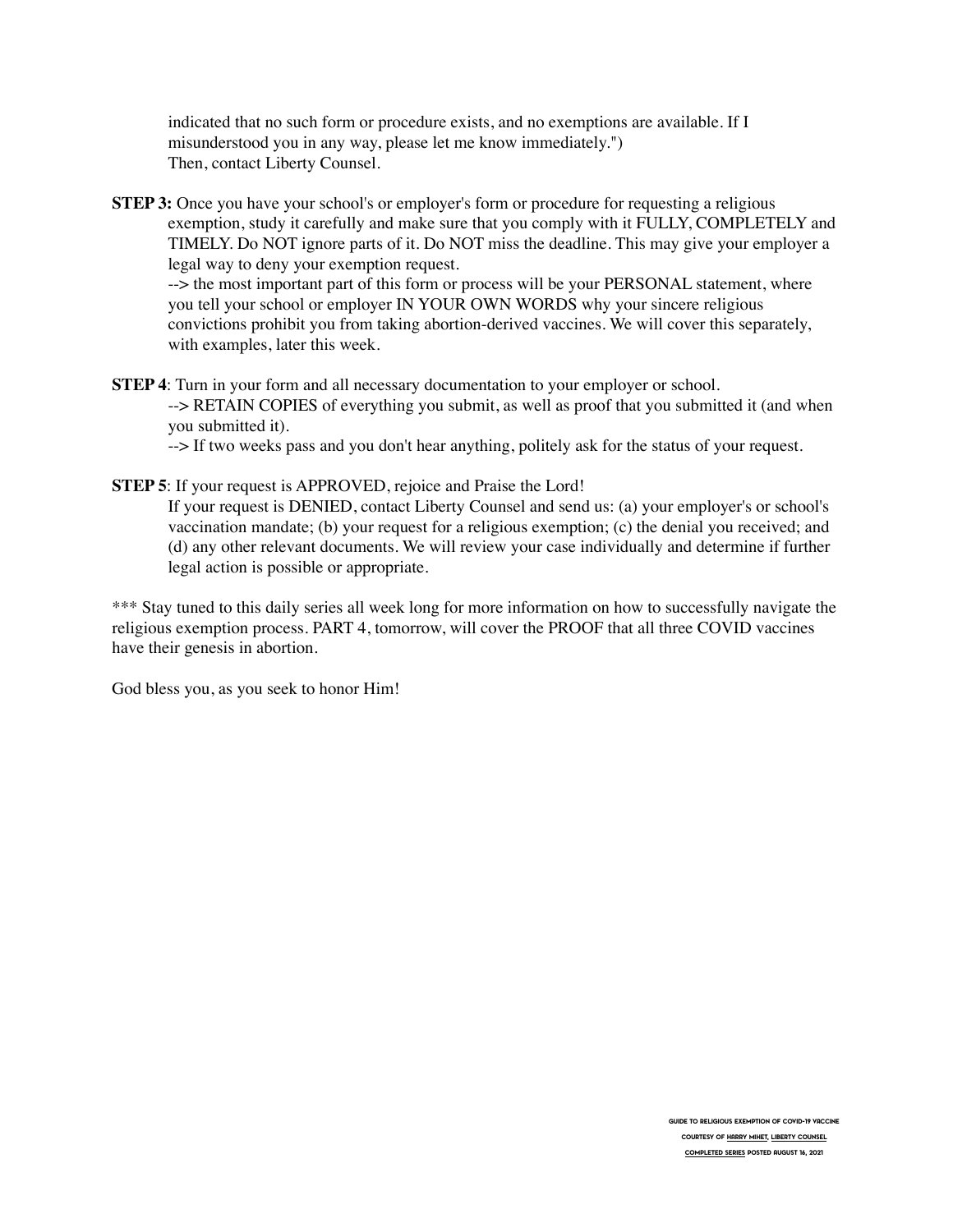# **RELIGIOUS EXEMPTIONS SERIES: PART 4 – THE PROOF IS IN THE ORIGIN**

The facts are indisputable: Each of the three covid vaccines was either DEVELOPED from, or TESTED on, fetal cell lines from aborted babies.

(NOTE, I did \*NOT\* say "CONTAINS fetal cells," and neither should you – more on this later.) These are direct quotes from government publications:

"Johnson & Johnson did require the use of fetal cell cultures, specifically PER.C6, in order to produce and manufacture the vaccine."

For the Pfizer and Moderna vaccines, "Early in the development of mRNA vaccine technology, fetal cells were used for 'proof of concept' (to demonstrate how a cell could take up mRNA and produce the SARS-CoV-2 spike protein) or to characterize the SARS-CoV-2 spike protein. … A cell line was used to test the efficacy of both vaccines."

You will find these quotes in documents from many government bodies, including: The Los Angeles County Department of Public Health **[http://publichealth.lacounty.gov/.../](https://l.facebook.com/l.php?u=http%3A%2F%2Fpublichealth.lacounty.gov%2Fmedia%2FCoronavirus%2Fdocs%2Fvaccine%2FVaccineDevelopment_FetalCellLines.pdf%3Ffbclid%3DIwAR0TKkocAo5KOxxO43d2Cl7YN9bUHKuadVyoTmjlOb_Y1gPWMCyh63j6_wc&h=AT1KGg0hrXI763HGNsPxu1Ka6gJJLKGGw0-mo-0ab7N_A1uoI_oJn-yl_c5nxaC5QWGAlIkJ1phR1eF9sAXMNG135Wui4l-D3ftgKF2k7j07Jth7LiKMBKVZqwH9q53a3y5DV28ntZHPsCytSLK1-S4&__tn__=-UK-R&c%5B0%5D=AT1EYi3QFnTN3m9pGH9rQWaXliB2377u03b3iGAis0-7JKDc-f8PpomRM0WqNJBHoDvKiZMjVZcrI1-_RBkrv8Q3zmUqB_ATJ-du0Jlx3djSQ6lTLB096aVfwoFXnU8LyIg5MJLfZ-ZOUVTTnbQW91b9vZU) [VaccineDevelopment...](https://l.facebook.com/l.php?u=http%3A%2F%2Fpublichealth.lacounty.gov%2Fmedia%2FCoronavirus%2Fdocs%2Fvaccine%2FVaccineDevelopment_FetalCellLines.pdf%3Ffbclid%3DIwAR0TKkocAo5KOxxO43d2Cl7YN9bUHKuadVyoTmjlOb_Y1gPWMCyh63j6_wc&h=AT1KGg0hrXI763HGNsPxu1Ka6gJJLKGGw0-mo-0ab7N_A1uoI_oJn-yl_c5nxaC5QWGAlIkJ1phR1eF9sAXMNG135Wui4l-D3ftgKF2k7j07Jth7LiKMBKVZqwH9q53a3y5DV28ntZHPsCytSLK1-S4&__tn__=-UK-R&c%5B0%5D=AT1EYi3QFnTN3m9pGH9rQWaXliB2377u03b3iGAis0-7JKDc-f8PpomRM0WqNJBHoDvKiZMjVZcrI1-_RBkrv8Q3zmUqB_ATJ-du0Jlx3djSQ6lTLB096aVfwoFXnU8LyIg5MJLfZ-ZOUVTTnbQW91b9vZU)** The North Dakota Department of Health **[https://www.health.nd.gov/.../COVID-19\\_Vaccine\\_Fetal\\_Cell...](https://l.facebook.com/l.php?u=https%3A%2F%2Fwww.health.nd.gov%2Fsites%2Fwww%2Ffiles%2Fdocuments%2FCOVID%2520Vaccine%2520Page%2FCOVID-19_Vaccine_Fetal_Cell_Handout.pdf%3Ffbclid%3DIwAR3httTUpllYxCktc_gaKflxWMBjAJw7kJO9ehIsJt8ZoLJL3a1rpZao65M&h=AT1vDD-l0Q2E68HBZnIwO9iS5evVvWTsUBcdBYPwnyIsvMUEdUJvCuxZps3ER7tNjVdCOBrnaXQCX-GtOd4OA3fbzP9vFNhl5a36ElnSebYaFUd8RhsE6dGHGIJm7M37Zur3c6jvNuCLLt6PCJMf-Zc&__tn__=-UK-R&c%5B0%5D=AT1EYi3QFnTN3m9pGH9rQWaXliB2377u03b3iGAis0-7JKDc-f8PpomRM0WqNJBHoDvKiZMjVZcrI1-_RBkrv8Q3zmUqB_ATJ-du0Jlx3djSQ6lTLB096aVfwoFXnU8LyIg5MJLfZ-ZOUVTTnbQW91b9vZU)** The Louisiana Department of Health **[https://ldh.la.gov/.../You\\_Have\\_Qs\\_COVID-19\\_Vaccine\\_FAQ.pdf](https://l.facebook.com/l.php?u=https%3A%2F%2Fldh.la.gov%2Fassets%2Foph%2FCenter-PHCH%2FCenter-PH%2Fimmunizations%2FYou_Have_Qs_COVID-19_Vaccine_FAQ.pdf%3Ffbclid%3DIwAR1Lbvjh7RnIVchI7xJtnAMSlM7yaMiWelcb5rG00Taxz2x65EKCVbMwM50&h=AT2qiJwl7VLJHdQ3l2qF_kDf6-85HPk7wgUQssvtRiI00qfVFlI95erxakKAGa8y8s72W9JoHw0K8Dav8t1IuxPOKyW5kjtdnMBd-R9pq2_D6FW_CWxG3D2NVQzGUgQO6MxE7Jlz_nlph9j2_RpVkRQ&__tn__=-UK-R&c%5B0%5D=AT1EYi3QFnTN3m9pGH9rQWaXliB2377u03b3iGAis0-7JKDc-f8PpomRM0WqNJBHoDvKiZMjVZcrI1-_RBkrv8Q3zmUqB_ATJ-du0Jlx3djSQ6lTLB096aVfwoFXnU8LyIg5MJLfZ-ZOUVTTnbQW91b9vZU)**

Here are **FOUR** important considerations about the covid vaccines' origin in abortion:

**1)** The vaccines do \*NOT\* CONTAIN aborted fetal cells. Do not say to your employer or school that they do, because they will say your religious objection is based on "misinformation" and deny it. Instead, the vaccines were DEVELOPED from, or TESTED with, fetal cell lines from aborted babies. There is a difference. Be sure you understand it.

**2)** Just because the vaccines do not "CONTAIN" parts of murdered babies does \*NOT\* mean that you cannot object to them on religious grounds. Many people of faith believe that they cannot ingest or benefit from any product that has ANY connection to abortion. TESTING and DEVELOPING a product using cells from murdered babies can be just as objectionable as if the product CONTAINED the cells of those babies.

**3)** Do not be alarmed when you read in the government publications linked above that pope so and so, and bishop such and such, and this church or that church have concluded that these vaccines are "morally acceptable," either because they don't "CONTAIN" parts of dead babies, or because the abortions from which the fetal cell lines were taken took place "a long time ago," or because the vaccines can now be used for greater common good even though they originated with an evil act.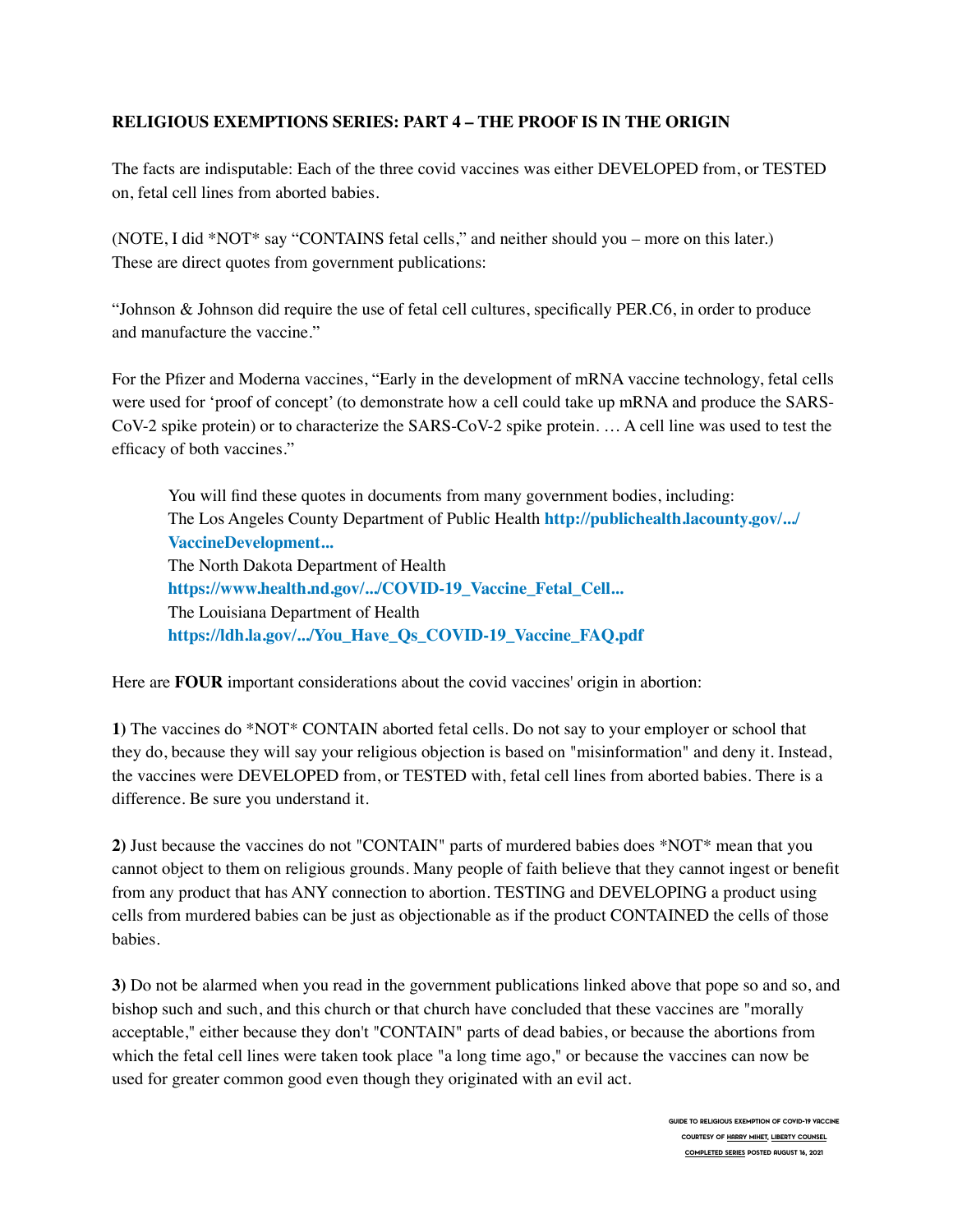#### **REMEMBER**:

--> Religious beliefs are PERSONAL. No government, bishop, pope, employer or school has to right to tell YOU how you should interpret Scripture, and what YOU should believe (See PART  $2)$ ;

--> There is no statute of limitations (or expiration date) on murder; if the fetal cell lines come from murdered babies (and they unquestionably do), then you are allowed to find them objectionable whether those murders took place yesterday, last year, or 40 years ago.

--> it is indisputable that all 3 vaccines have their origin in abortion. Without the murder of the babies from which these fetal cell lines have been obtained, none of the 3 covid vaccines would be here today. If \*YOU\* \*SINCERELY\* believe as a matter or religious conviction that this is wrong, and that taking these vaccines would make you complicit in the abortions, then YOU are entitled to a religious exemption no matter what others may believe.

**4)** Do not worry if you have previously taken the flu shot or other vaccines. That does \*NOT\* disqualify you from a religious exemption to the COVID vaccines.

--> The flu shot does NOT have a connection to abortion; it is NOT DEVELOPED or TESTED using fetal cell lines from aborted babies.

--> Many other vaccines do NOT have a connection to abortion

--> While you may have previously had a vaccine that is connected to abortion, it may have been in your childhood, when you didn't have the same religious convictions, or when you didn't have a say-so

--> Many employer or school religious exemption forms ask whether you object to ALL vaccines or just to covid vaccines. A good response is below.

#### **(REMEMBER, PUT IN YOUR OWN WORDS - DO NOT CUT AND PASTE):**

*"I am opposed to all vaccines that have a connection to abortion, no matter how remote or close that connection may be. I would not accept any medical product or vaccine if I knew that it was developed or tested with cells from aborted babies."*

——-> Part 2 will focus on the **THEOLOGY** regarding abortion, and products derived from abortion.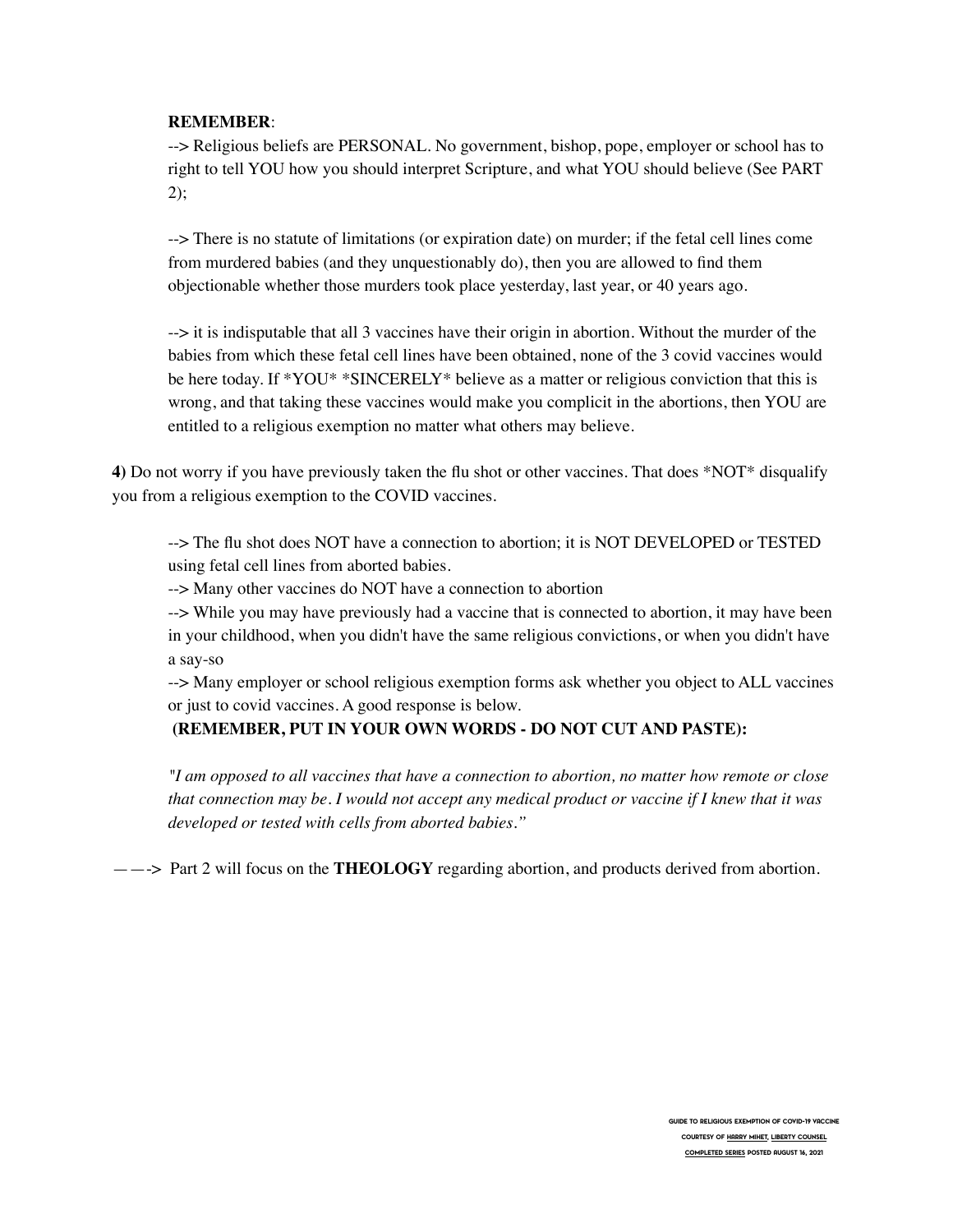# **RELIGIOUS EXEMPTIONS SERIES: PART 5 – THE BIBLICAL CASE AGAINST ABORTION-DERIVED VACCINES.**

A small number of states, like Illinois, have laws that protect vaccine objections based on conscience alone. In most other places, a vaccine objection MUST be grounded in SINCERE religious belief to be protected by law. (See PART 2). Before we look at the Biblical case against abortion-derived vaccines, I'll make the following **FOUR** observations:

**A.** This post presents a Christian view because it is one I am familiar with. However, you are NOT required to be a Christian to be eligible for a religious exemption. Many religions have strong pro-life doctrines. And, remember from PART 2, you're not even required to show that YOUR beliefs are part of a "major" or "established" religion. They just need to be YOUR religious beliefs, and they need to be SINCERE (not made up).

**B.** You are NOT required to make each of the following points in your personal statement. You don't HAVE to quote Bible verses (although it doesn't hurt to quote a couple). Fortunately, you CANNOT be legally required to submit a doctoral dissertation on religious doctrine. You just need to explain, simply and shortly, what you believe and why your God-given conscience prohibits you from taking an abortion-derived vaccine.

**C.** There may be OTHER religious objections to vaccines, besides the fact that they have been DEVELOPED or TESTED using fetal cell lines from aborted human beings. You can assert other objections too BUT:

--> if your other reasons are premised on FACTUAL claims about the vaccines, you'd better be sure that those claims are solid, INDISPUTABLE and verifiable from neutral (preferably government) documents, in the same way as the fetal cell line factual claim (see PART 4). Otherwise, your employer or school will DENY your exemption and say you are "misinformed." --> if you do SINCERELY hold the fetal cell line objection as a matter of religious conviction, I suggest you list that first, because, in my opinion, it is the strongest.

**D.** Finally, this post (and this entire series) is NOT intended to guilt, criticize, or fault in any way Christians and people of faith whose conscience is clear about taking vaccines. There is no need for division, or even debate. There is room for disagreement, but I do not find debate on this issue productive here, and would prefer it take place elsewhere. This post (and series) is intended ONLY to help those with a SINCERE religious objection to abortion-derived vaccines to articulate their convictions to their employers and schools. If that's not you, kindly keep scrolling.

\*\*\* WITH THAT SAID, the Biblical case against abortion-derived vaccines is simple and straightforward. Here are **SIX** key doctrines. (Remember, you do NOT have to discuss all of these in detail).

1. God, the Creator of all life, created humans in His own image, and human life is sacred to Him. Genesis 1:26-27.

2. In His inspired and inerrant Word, the Bible, God makes it absolutely clear that, in His eyes, human life begins at the moment of conception. Psalm 139:13-14; Psalm 139:16; Isaiah 44:2; Isaiah 44:24; Jeremiah 1:5.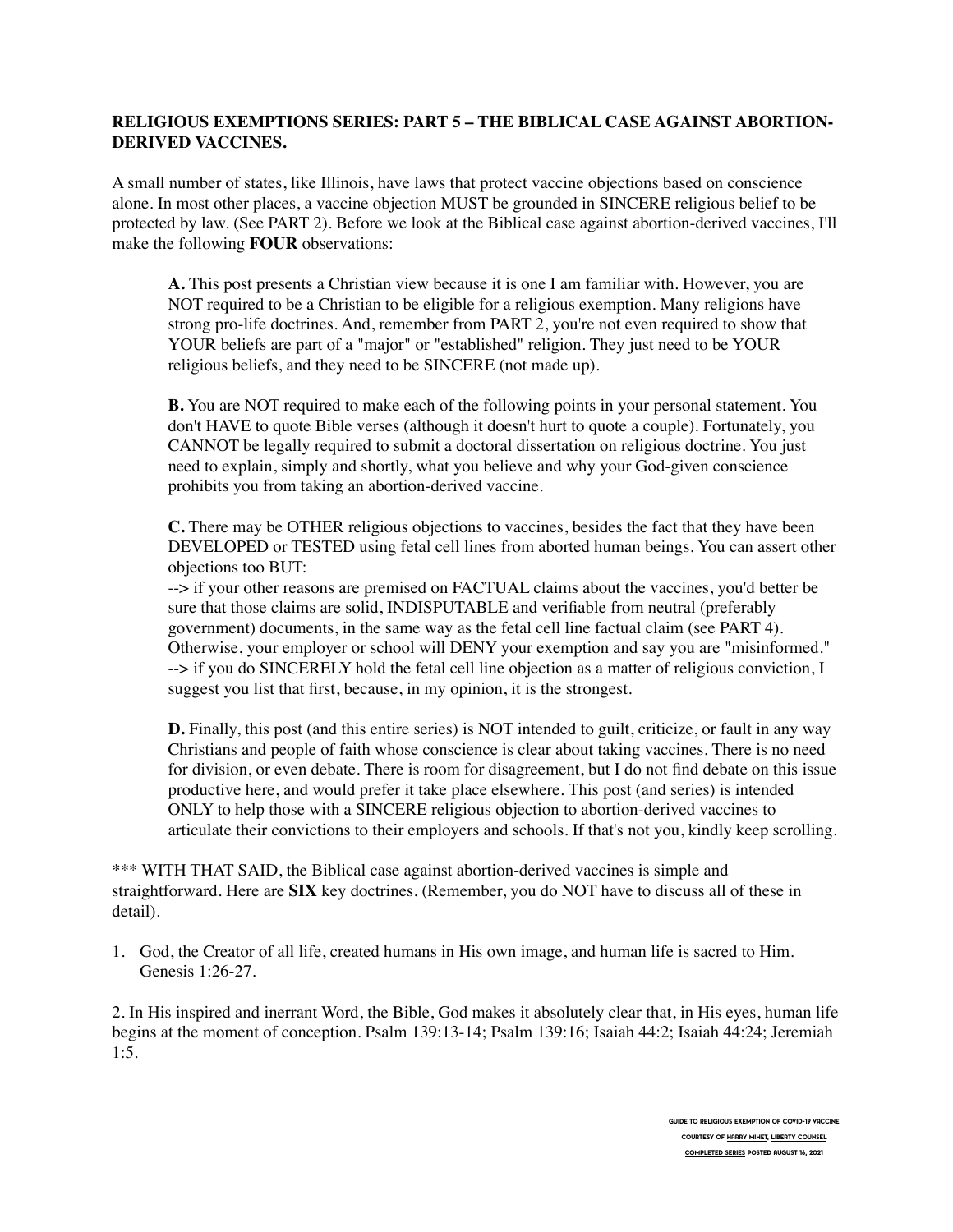3. God has prohibited murder (the killing of an innocent human being), and murder is a heinous sin. Exodus 20:13; Genesis 9:6; Deuteronomy 27:25.

4. God gives each believer the Holy Spirit to personally guide him or her in all aspects of Life. The Holy Spirit teaches the believer all things, guides the believer into all truth, and reproves the believer of sin and righteousness. A believer who disobeys the teaching and leading of the Holy Spirit in his or her own life commits sin against God. John 16:7; John 14:26; John 16:8 and 13.

5. The human body is the temple of the Holy Spirit, and the believer must not defile it. 1 Corinthians 6:15-20.

6. A believer who prays earnestly to God, seeks the instruction of the Holy Spirit, and receives in his or her conscience the instruction that he or she must not defile their body with ANY product that has ANY connection to the grievous sin of abortion has a SINCERE religious objection to abortion-derived vaccines. For such a believer, accepting such a vaccine would be disobedient to the Holy Spirit, and a sin against God.

\*\*\* In the remaining posts over the weekend, we will look at how to put all of the information thus far (PARTS 1 to 5) in your OWN statement, PERSONAL to you. I will provide some DO's and DONT's, as well as some samples. I will finish the series with a post on this Monday, August 16.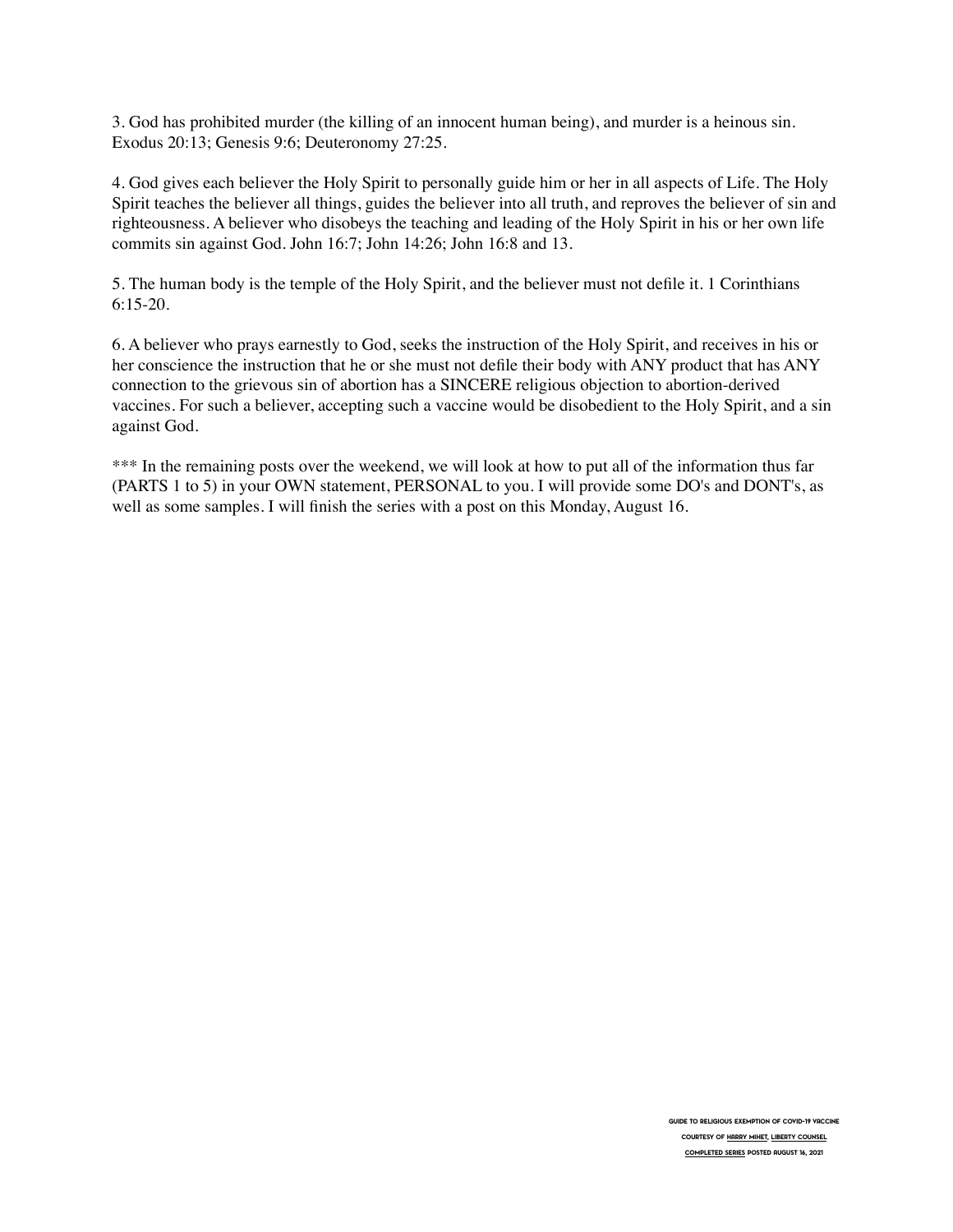# **RELIGIOUS EXEMPTIONS SERIES: PART 6 - YOUR PERSONAL STATEMENT.**

This post illustrates how to put together the information covered in PARTS 1 - 5 of this series, into YOUR own, individual, UNIQUE personal statement for your religious exemption request.

**DO NOT COPY AND PASTE** (or make only small changes to) the sample language you see here, or anywhere else -- it will very likely lead to the DENIAL of your exemption request. INSTEAD, use the information in this entire series as a GUIDE to write your OWN, UNIQUE personal statement. (See PART 3 for a more detailed admonition).

I will first identify **FIVE THINGS** that your personal statement should contain. Then I will list FOUR DO's, and FOUR DONT's for your personal statement. Finally, I will provide TWO samples.

\*\*\*\*\*\*\*\* Your personal statement SHOULD contain FIVE things:

1) Your knowledge that all three covid vaccines were either DEVELOPED or TESTED using fetal cells that originated in abortion, along with at least one source for that knowledge. (See PART 4). --> Do NOT claim that the vaccines CONTAIN cells of aborted babies.

2) Your religious beliefs that you cannot take or benefit from any vaccine that has been DEVELOPED or TESTED with, or that has ANY connection to, fetal cell lines obtained from abortion. (See PART 5).

3) Your statement that your religious beliefs are SINCERE, and that they apply to all areas of your life and to ALL vaccines or medical products that have a connection to abortion, not just the COVID vaccines.

4) Your request for an exemption from the vaccine, and your willingness to abide by REASONABLE alternative safety measures, such as social distancing, masking, testing, etc.

5) Any and ALL other information that the form of your employer or school requests. (See PART 3). --> NOTE: You do not need to follow the same order as above. In fact, the more you switch things up, the more unique and personal YOUR statement will be. You might, for example, start with #2 or #3 or #4.

\*\*\*\*\* **HERE ARE FOUR DO's** for your personal statement:

1) DO make it unique and personal;

2) DO follow your employer's or school's form and instructions, unless your employer or school tries to tell you not to include an objection based on fetal cell lines, in which case DO INCLUDE YOUR OBJECTION BASED ON FETAL CELL LINES anyways (such a limitation is illegal, because your employer or school cannot dictate what you believe (see PART 2);

3) DO attach additional sheets of paper to your employer's or school's form, if the space they provide is not sufficient; and

4) If your employer's or school's form asks multiple questions about the nature of your religious beliefs and religious objections, DO write something like "see attached explanation" or "please see my separate statement" for each of the multiple prompts, and then DO make sure your statement covers ALL that they ask.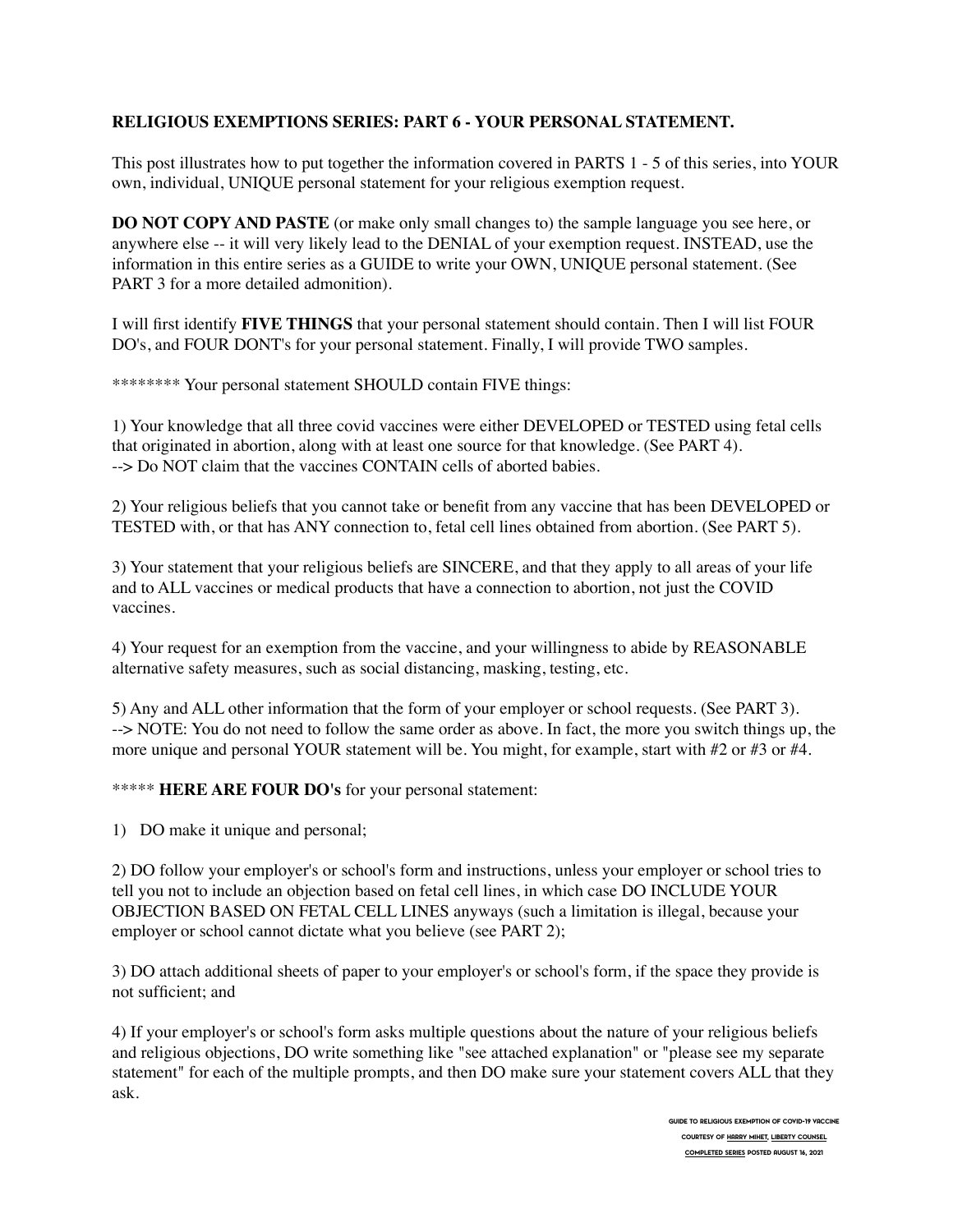#### \*\*\*\*\* **HERE ARE FOUR DONT's** for your personal statement:

1) DON'T copy and paste (or make only slight changes to) any sample statement that you see here or anywhere else on the Internet - if your request is not unique and personal to you, it will likely be denied.

2) DON'T include in your RELIGIOUS exemption request any NON-religious arguments, such as "my body my choice," "or bad side effects" or "no FDA approval" or anything else that is NOT directly linked to your RELIGIOUS beliefs, or that is dependent on DEBATABLE factual or philosophical claims. (I'm not dismissing those arguments; I'm just providing my opinion that they will weaken your RELIGIOUS exemption request, because you will be deemed to be "misinformed" or you will be deemed to have a "philosophical" but non-religious objection.)

3) DON'T miss your employer's or school's deadline for submitting religious exemption requests; and

4) DON'T leave any required information out.

\*\*\*\* Here are two sample personal statements to illustrate how the above information might look, and also to illustrate how two statements can cover the same SUBSTANCE but do so in UNIQUE ways. DO NOT COPY either statement. **WRITE your own.**

**SAMPLE 1:** (within LC Memo on Religious Exemptions): [https://lc.org/.../Memo-SampleCOVID...](https://l.facebook.com/l.php?u=https%3A%2F%2Flc.org%2FSite%2520Images%2FResources%2FMemo-SampleCOVID-ReligiousExemptionRequests-07262021.pdf%3Ffbclid%3DIwAR3dIl98Odfi9NhZZyZT2LPBguoRC2DeqxV_IKGBPVRIzqJ7bjh23DS1S0U&h=AT3BYXvNORznxaQ2fpl1GDt9mBoIh8RgErUVUYzildH2NRtTS_iXPx9wLfR7jE0hwIkZ2R5PnfbMS9sMi4yzwv8fJZnoKGF2FlHmUIgNGibu2Tn0JAnGyGt13WdBY2yi6C03MzAS6rFZ1wusqAvX1PE&__tn__=-UK-R&c%5B0%5D=AT0jspKDQjPpwQNZMJ0FgujrffcoQuI0JABO32jShXUEtstIQSCUBQpIUsm1EhTVp43vOQTkjkBsyukxxRyD0MqM7q_Ds6ihXJeqCCqKxwGGWIxPNK4IOqa7HsyaU682FghG3AF274BDUkj1iOTD1Wg-XqM)

## **SAMPLE 2:**

I am a Christian with a very strong religious view that abortion is murder and a sin against almighty God. I believe firmly as a matter of non-negotiable Christian doctrine that I cannot have anything to do with the sin of abortion. I cannot benefit from it in any way. To do otherwise, is to commit a serious sin against God.

I know that each of the three covid vaccines was tested, developed or produced from fetal cell lines that were obtained from elective abortions. ([http://publichealth.lacounty.gov/.../VaccineDevelopment...](https://l.facebook.com/l.php?u=http%3A%2F%2Fpublichealth.lacounty.gov%2Fmedia%2FCoronavirus%2Fdocs%2Fvaccine%2FVaccineDevelopment_FetalCellLines.pdf%3Ffbclid%3DIwAR0YJSpbJy5JW7yEBVHAGrlVEFy1N0toYh1_AvQWzeNe_lqHzqcfxor3WHU&h=AT1DRvc1rMSsvGt9AEzFxF3ROvvCfWKDg7OhfqbAgY-9kxGCQBkao9ibD-OuSDud0Xo-p79b4zcDpdnQhqJV6pVyGUoyg0KVOaMxwuIS9E3WJPxu8e8w6NhnzsRHV_ytDkNrd-EFXu9WKQoP6lKchas&__tn__=-UK-R&c%5B0%5D=AT0jspKDQjPpwQNZMJ0FgujrffcoQuI0JABO32jShXUEtstIQSCUBQpIUsm1EhTVp43vOQTkjkBsyukxxRyD0MqM7q_Ds6ihXJeqCCqKxwGGWIxPNK4IOqa7HsyaU682FghG3AF274BDUkj1iOTD1Wg-XqM).) For this reason, I cannot accept any of the covid vaccines. Even though some may find the connection between these vaccines and abortions to be permissible, I do not. My conscience, informed by the Holy Spirit and my understanding of the Holy Scriptures, will not allow me to benefit from any product that has anything to do with abortion.

In addition to my religious convictions about abortion, as a committed Christian I also pray and ask God to guide my major and minor decisions. Jesus promised that he would send a comforter who would help believers. This comforter is known as the Holy Spirit. The Holy Spirit guides us by impressing upon our conscience what we should do and how we should act. After much prayer, study of the Bible and inner reflection, I am not permitted by the Holy Spirit to take the COVID vaccine.

My religious beliefs are sincere and deep. My objection applies to ALL products or vaccines connected to abortion, not just covid vaccines. I would not take any product into my body - the temple of the Holy Spirit - if I knew that it was developed or tested using aborted fetal cells.

I firmly believe that to go against my understanding of the Bible and against the instruction in my conscience from the Holy Spirit would be a grave sin that would distance me from God, and would violate my conscience.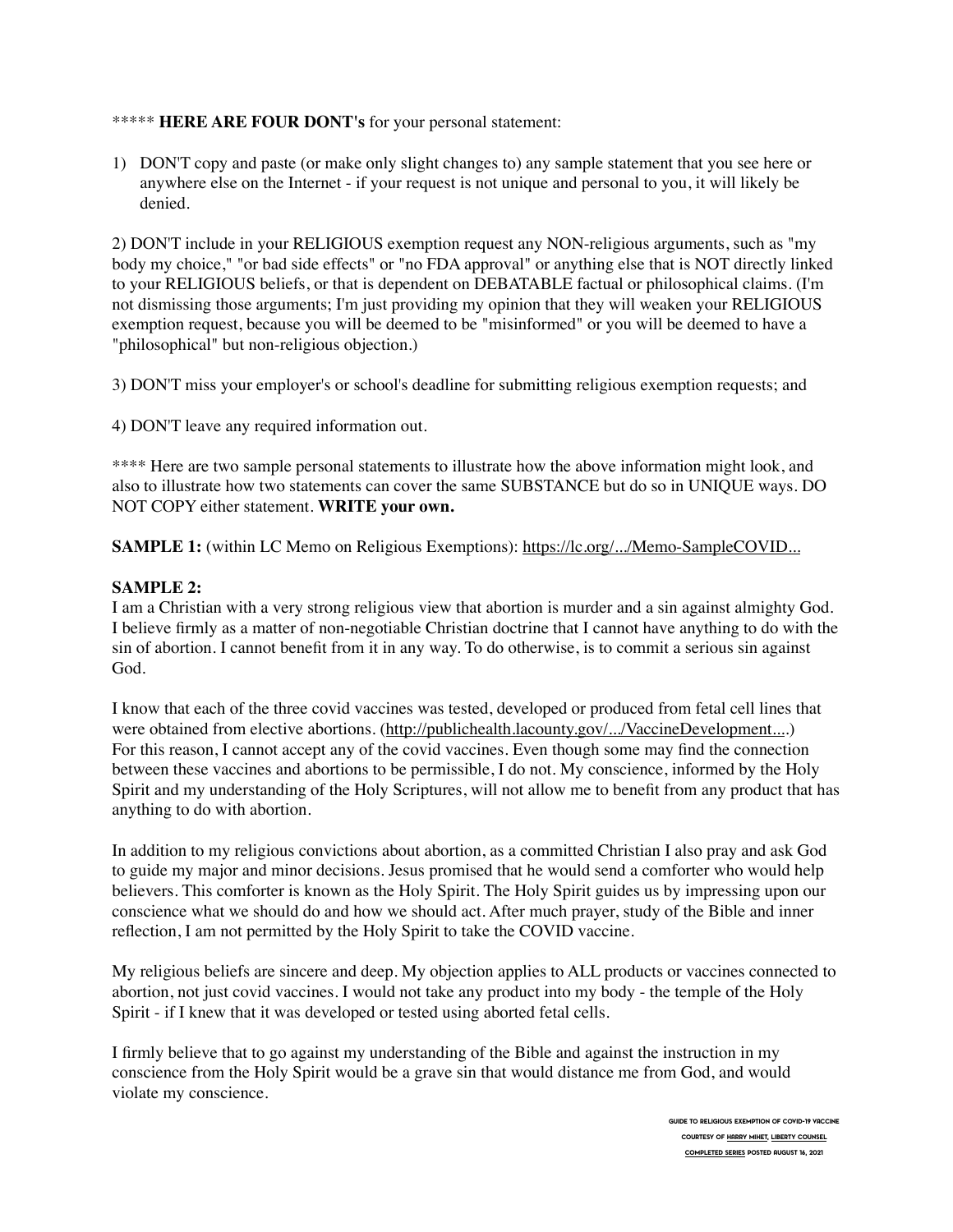Please grant me an exemption. I am willing to comply with reasonable alternatives to vaccination that have been used until now.

\*\*\* I trust you are finding this information helpful in articulating what is in your conscience. I appreciate your continued prayers and support for the entire Liberty Counsel team, who is stretched to the limit in trying to help as many people as possible in their time of need.

In Sunday's post, I will discuss CLERGY LETTERS in more detail, and I will wrap up this series on Monday (August 16) with some concluding pointers and remarks.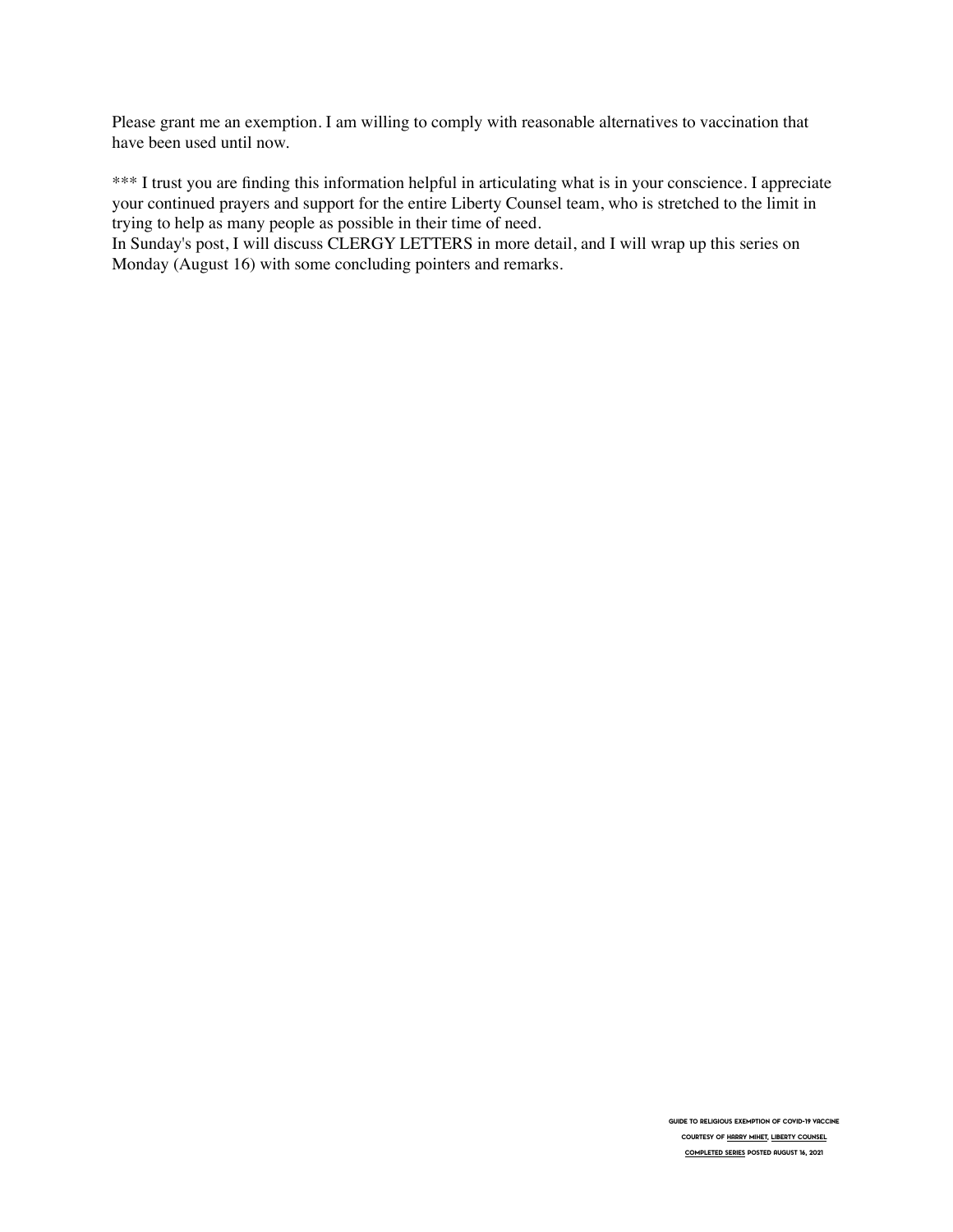## **RELIGIOUS EXEMPTIONS SERIES: PART 7 - CLERGY AND CHURCH LETTERS CANNOT BE LEGALLY REQUIRED.**

Some employers or schools \*ATTEMPT\* to REQUIRE you to provide a letter from a pastor, religious leader or church, stating that YOUR religious beliefs against covid vaccines are part of the "tenets" or "doctrine" of a "recognized" or "established" church, or some other such nonsense.

This is an ILLEGAL attempt to discourage you from seeking a religious exemption, or to make it as hard as possible for you to request one. As explained in PART 2, YOUR religious beliefs are \*YOUR\* beliefs, and the law protects your right to believe what you believe regardless of whether a "recognized" or "established" church agrees with you. In fact, if you SINCERELY believe what you believe, the law entitles you to a reasonable accommodation for your beliefs, even if you are the only and last person on Earth that believes what you believe.

The ONLY thing that an employer or school may legally inquire into is the SINCERITY of your beliefs (that is, whether \*YOU\* actually believe what you say, or you're just making it up). Employers and schools CANNOT legally inquire into the "correctness" or "popularity" or "validity" of your beliefs. When they try to REQUIRE you to provide a clergy or church letter, that is EXACTLY what they are doing -- asking you to prove that your beliefs are a "CORRECT" or "ACCEPTABLE" interpretation of Scripture, such that a church agrees with you. **This is illegal.**

\*\*\* IF an employer or school exemption form attempts to \*REQUIRE\* you to provide a clergy or church support letter, take these **THREE STEPS**:

**STEP 1:** IF your church or religious leader is willing to sign a letter of support for you, stating that the church teaches that abortion-derived vaccines are sinful, or that members of the Church are instructed to search the Holy Spirit as to the acceptability of abortion-derived vaccines and, at least for some, the Spirit has forbidden them, then BY ALL MEANS, go ahead and provide such a letter along with your exemption form.

--> even though you cannot be legally required to provide this, it is better, if possible, to NOT give the employer or school any reason to deny your request, and to obtain an exemption in the first instance, rather than to have to litigate the legality of clergy letters.

--> you can see a SAMPLE (DO NOT COPY!) pastoral/church letter in #LibertyCounsel's memo on religious exemptions: [https://lc.org/.../Memo-SampleCOVID...](https://l.facebook.com/l.php?u=https%3A%2F%2Flc.org%2FSite%2520Images%2FResources%2FMemo-SampleCOVID-ReligiousExemptionRequests-07262021.pdf%3Ffbclid%3DIwAR0i1ATyxf8_4LfKyW3d86bWBXemJ0tnwe_i2_dTFsafUY4NcftlVNkhdHQ&h=AT3pEiQLHNjsyLg3BNLFcQ50O-hiYNkBW6bM202velEvmGpPHQqSC5aZDQirAqQxJuQOgugou9NRL705KT4wGvCZsE2r-C2NYbhwGNOoqMBr4v6UTXqzSlnCWdYrJjbm_05js22D8gg7ej-vNn2jO4U&__tn__=-UK-R&c%5B0%5D=AT0wfdnm2nO3fttwyVELeL5a1qo6PyxKK3iOXDDM7vaWEmZLJKkMozwAkZttNUyq5or3YrawIOu0qtUin2GXtYF0DCqac6-SOlCnZ_hSkbp3NG8SlR98RAsxImHyhw943FpGDaNxpVl_rM5Y2hHbjCPcbAk).

-- > CAUTION: any church or pastoral letter should be IN ADDITION to your own, personal statement; it CANNOT be INSTEAD of your personal statement.

**STEP 2:** IF your church or religious leader is unable or unwilling to provide a letter that "validates" or "affirms" your interpretation of the Scriptures or your instruction from the Holy Spirit with respect to the covid vaccines, then ask if they will at least provide a letter stating that you are a faithful member of the church, and that they have counseled with you and believe that your religious beliefs are SINCERE (not made up).

--> this is the extent to which schools and employers can legally inquire (SINCERITY, NOT VALIDITY).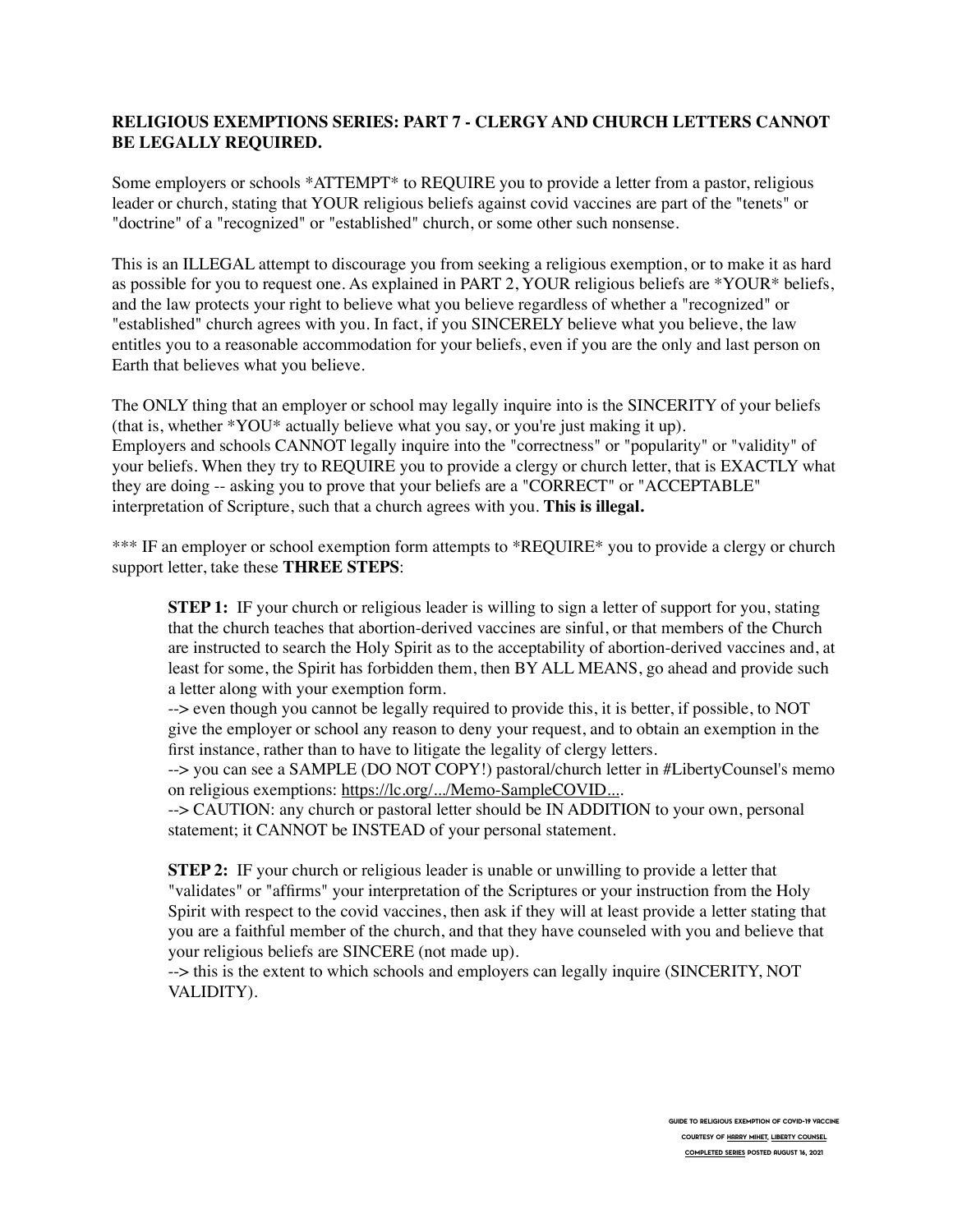**STEP 3:** IF your church or religious leader is unable or unwilling to provide you with ANY letter, then include in your personal statement (or in response to the clergy letter prompt on the exemption form) something like this (in your own words):

"My religious beliefs are sincere. Legally, I cannot be required to prove that a church or religious leader agrees with my sincere religious beliefs, or my interpretation of Scripture, or my instruction from the Holy Spirit. My beliefs are my own, and they are sincerely and deeply held." Thankfully, MOST schools or employers understand that they cannot legally REQUIRE support letters from churches or clergy, and so MOST do not require them. Many of them will, however, state on their forms that you "MAY" provide "documentation" from a church or religious leader, but that it is "OPTIONAL" or "NOT REQUIRED."

\*\*\* IF your employer or school does NOT REQUIRE a support letter from church or clergy, you do NOT need to provide one. You MAY, if you WANT or CAN, provide such a letter, along the lines of STEP 1 or STEP 2 above, but you do NOT HAVE to provide it.

--> If your exemption form does not REQUIRE a clergy or church letter, do NOT include the statement in STEP 3 above, because it is unnecessary. Either provide a support letter, or don't provide one. It's as simple as that.

BOTTOM LINE on church/clergy letters: provide one if it is "required" and if you can provide it, but do NOT let such an ILLEGAL requirement deter or discourage you from seeking a religious exemption if you cannot provide a supporting letter from a church or religious leader.

If your religious exemption request is DENIED because you did not provide a clergy or church letter, contact **#LibertyCounsel** immediately.

\*\*\* Tomorrow's post will be a conclusion/wrap-up, discussing various loose ends, such as what to do, and what NOT to do, if your religious exemption request is denied. HINT: DO NOT QUIT OR RESIGN! Until then, I appreciate your continued prayers and support for the Liberty Counsel team.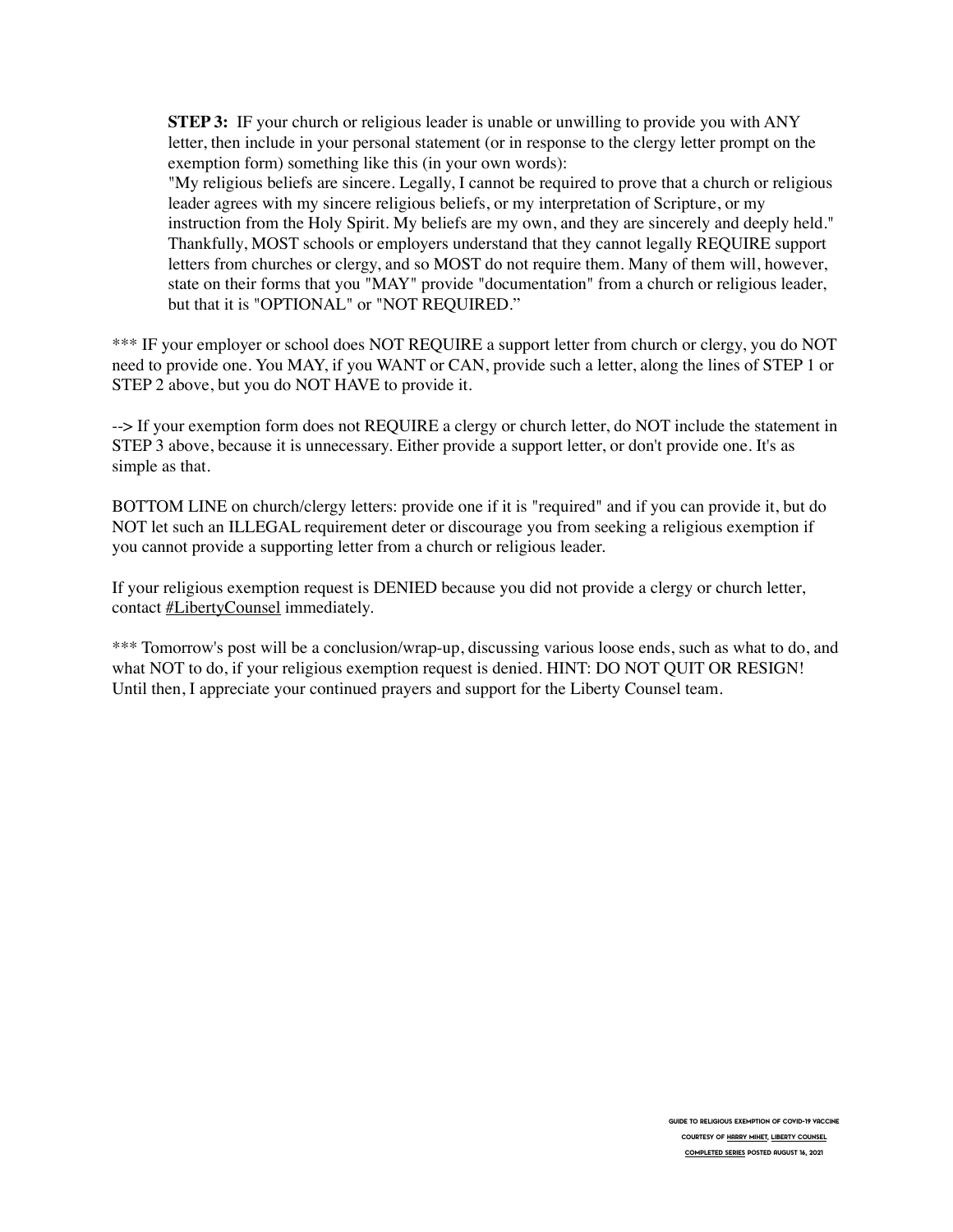## **RELIGIOUS EXEMPTIONS SERIES: PART 8 - CONCLUSION - WHAT'S NEXT?**

After you submit your religious exemption request to your school or employer, usually one of two things will happen:

1) If your exemption is GRANTED, praise the Lord and:

a) write us a note at  $#LibertyCountel$  so we can rejoice with you;

b) comply with the conditions or "accommodations" that your employer or school requires instead of the vaccine; and

c) ask your school or employer if you need to "renew" or "reapply" after a certain amount of time, such as one year, and be sure to meet those requirements.

**NOTE:** If you believe that the conditions or "accommodations" that your employer or school requires instead of the vaccine are discriminatory or punitive or unnecessary, etc.: --> comply with them anyways, for the time being;

--> keep good written records of how much time and money these alternatives are costing you; and

--> keep good written records of any instances of ostracism, ridicule, hostility, etc. that you face by being identified as a non-vaccinated employee or student (such as by wearing a mask, or a badge, etc.).

\*\*\* Our priority currently is to help those whose exemptions are denied outright, and who are not given any other choice. However, in the future we hope to be able to also address and potentially litigate discriminatory conditions or "accommodations." Wellkept records will assist us or other attorneys to determine if you have been the victim of illegal discrimination or a hostile work (or school) environment.

# 2) If your exemption is DENIED, do not lose hope and:

a) DO NOT QUIT OR RESIGN!!! If you quit or resign, you will not be eligible for unemployment benefits, and you will have a much more difficult time seeking legal redress. --> If your employer asks for your resignation, politely refuse and tell them IN WRITING that you have no intention to resign, but you do intend to seek legal help for discrimination.

--> If your employer says that if you don't vaccinate you will be "considered to resign," or "deemed to resign," politely tell them IN WRITING that you have no intention to resign,, but you do intend to seek legal help for discrimination.

b) If your employer or school gives you a DENIAL without any reason or explanation, ask IN WRITING what the reason (or reasons) were for your denial. They will likely decline to tell you, but that may be of help to you later on.

c) Review your employer's or school's policy on appealing a denial. If you can't find an appeal procedure or policy, ask your employer or school about it.

d) If an appeal is allowed, file one ON TIME. If your employer or school told you why your exemption request was denied, try to address their reasons as best you can. Otherwise, amplify your beliefs and concerns from your prior submission and ask for an exemption again.

e) If an appeal is not allowed, or if your appeal is denied, contact Liberty Counsel, and send us: --> your employer's or school's policy mandating vaccination;

--> your religious exemption request;

--> your denial;

--> any appeal documents; and

--> any other related documents or communications on this subject.